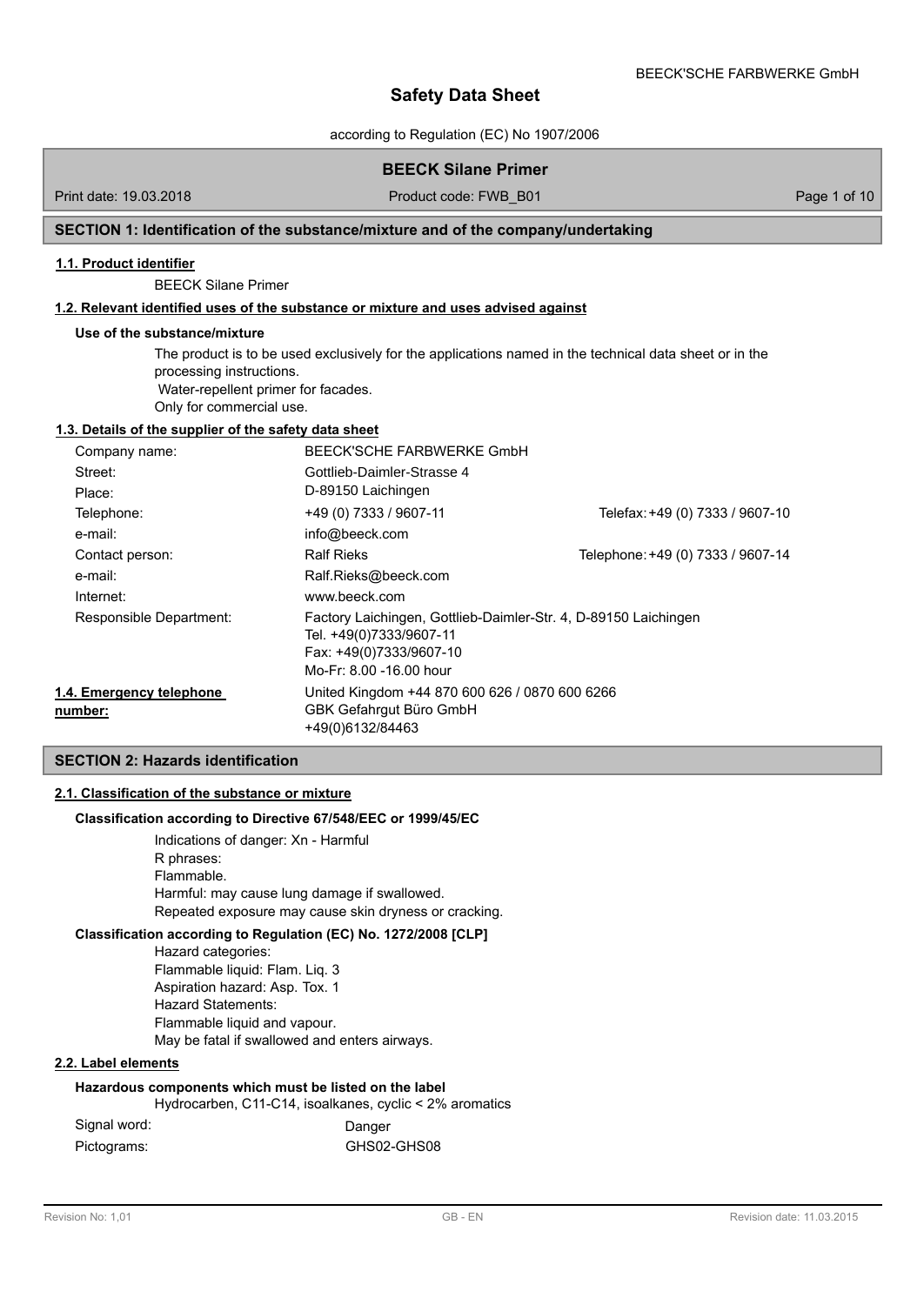according to Regulation (EC) No 1907/2006

# **BEECK Silane Primer** Print date: 19.03.2018 Product code: FWB\_B01 Page 2 of 10 H226 Flammable liquid and vapour. H304 May be fatal if swallowed and enters airways. **Hazard statements** P102 Keep out of reach of children. P210 Keep away from heat, hot surfaces, sparks, open flames and other ignition sources. No smoking. P280 Wear protective gloves/protective clothing/eye protection/face protection. P301+P310 IF SWALLOWED: Immediately call a POISON CENTER/doctor. P331 Do NOT induce vomiting. P501 Disposal in accordance with the official regulations. **Precautionary statements Special labelling of certain mixtures** EUH066 Repeated exposure may cause skin dryness or cracking.

#### **Additional advice on labelling**

The product is classified and labelled in accordance with the EC directives or respective national laws.

## **2.3. Other hazards**

On contact with water or humidity formation of: methanol.

## **SECTION 3: Composition/information on ingredients**

#### **3.2. Mixtures**

### **Chemical characterization**

Hydrocarben, C11-C14, isoalkanes, cyclic < 2% aromatics; Alkylsilicone resin

#### **Hazardous components**

| EC No             | Chemical name                                                   | Quantity     |
|-------------------|-----------------------------------------------------------------|--------------|
| CAS No            | Classification according to Directive 67/548/EEC                |              |
| Index No          | Classification according to Regulation (EC) No. 1272/2008 [CLP] |              |
| <b>REACH No</b>   |                                                                 |              |
| 271-369-5         | Hydrocarben, C11-C14, isoalkanes, cyclic < 2% aromatics         | $95 - 100$ % |
| 68551-19-9        | Xn - Harmful R65-66                                             |              |
|                   | Asp. Tox. 1; H304 EUH066                                        |              |
| 101-2119480162-45 |                                                                 |              |

Full text of R-, H- and EUH-phrases: see section 16.

## **Further Information**

Alkylsilicone resin:

On contact with water or humidity formation of: methanol (toxic).

## **SECTION 4: First aid measures**

## **4.1. Description of first aid measures**

#### **General information**

Show this safety data sheet to the doctor in attendance. Remove from exposure, lie down. Move to fresh air. Never give anything by mouth to an unconscious person. Consult a physician for severe cases.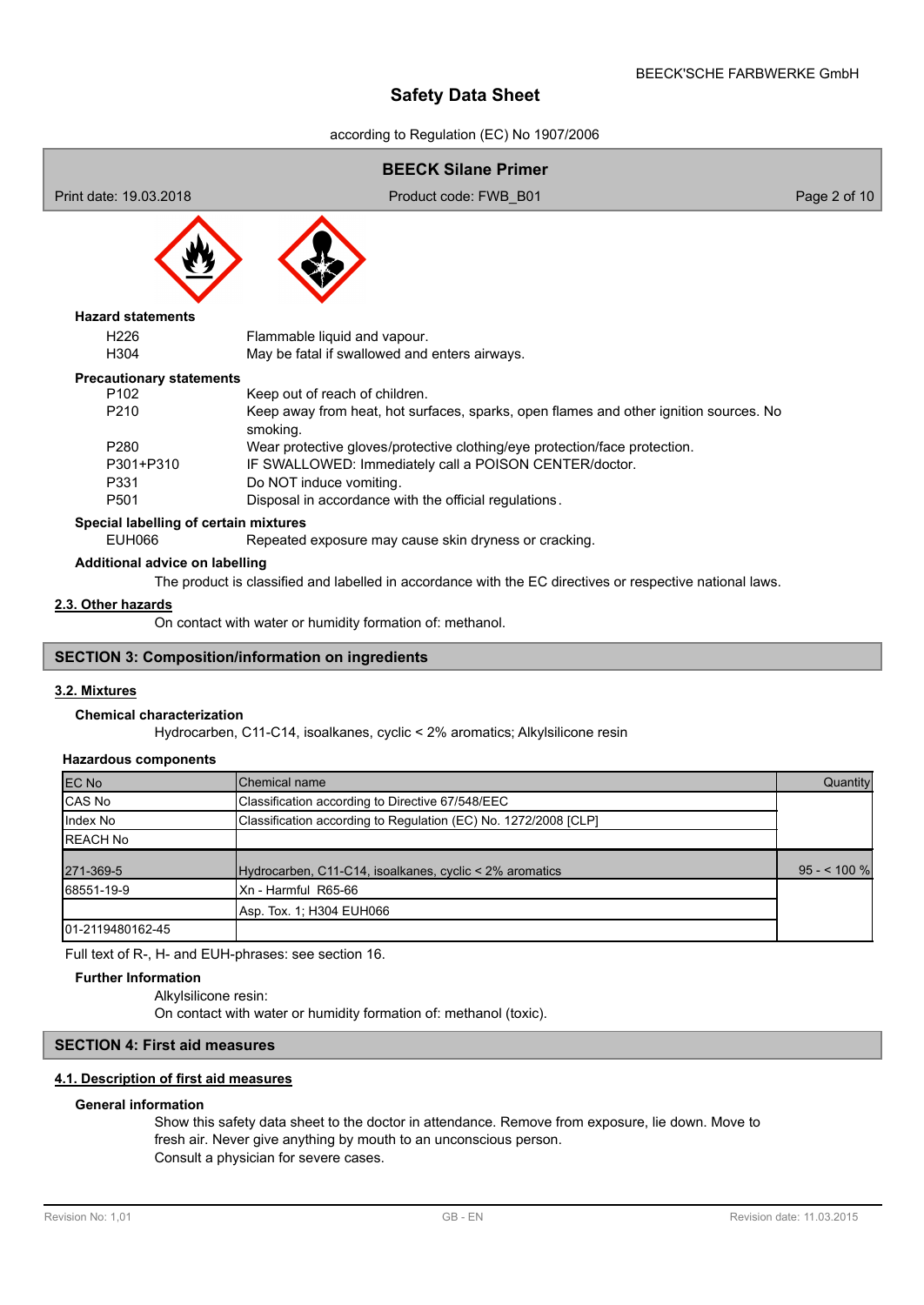according to Regulation (EC) No 1907/2006

## **BEECK Silane Primer**

Print date: 19.03.2018 Product code: FWB\_B01 Page 3 of 10

#### **After inhalation**

Fresh air supply. In case of irregular breathing or respiratory arrest: Oxygen or artificial respiration, if needed. Consult a physician.

#### **After contact with skin**

Remove and wash contaminated clothing before re-use. Wash contaminated skin areas thoroughly with soap and water. If skin irritation persists, call a physician.

#### **After contact with eyes**

Rinse with plenty of water immediately, also under the eyelids, for at least 15 minutes. Remove contact lenses, if applicable. Consult an ophthalmologist immediately.

### **After ingestion**

Clean mouth with water and drink plenty of water afterwards. Do not induce vomiting. In the event of spontaneous nausea and unconsciousness, keep the head back and bring the patient into the recovery position. Keep the respiratory tract open, prevent aspiration. Lay the affected person down, and keep her or him warm and calm. Consult a physician.

#### **4.2. Most important symptoms and effects, both acute and delayed**

Skin irritation, Eye irritation

cough, headache, dizziness, drowsiness

methanol: May cause: Conjunctivitis, dizziness, insomnia, gastrointestinal disturbance, visual disturbances.

#### **4.3. Indication of any immediate medical attention and special treatment needed**

Symptomatic treatment (decontamination and vital functions).

Aspiration of the liquid while swallowing incorrectly or vomiting can lead to serious pneumonia caused by chemicals.

Product reacts with moisture/water. Release of: methanol.

### **SECTION 5: Firefighting measures**

### **5.1. Extinguishing media**

#### **Suitable extinguishing media**

carbon dioxide (CO2), foam, sprayed water stream or dry powder.

## **Unsuitable extinguishing media**

Do not use a solid water stream as it may scatter and spread fire.

#### **5.2. Special hazards arising from the substance or mixture**

Vapour/air-mixtures are explosive at intense warming. Vapours are heavier than air and may spread along floors.

The release of the following substances is possible in a fire: carbon monoxide (CO), carbon dioxide (CO2).

Do not breathe in the vapours and combustion gases.

#### **5.3. Advice for firefighters**

Wear self-contained breathing apparatus for fire fighting, if necessary.

### **Additional information**

The combustion gases are partially condensed with the water used to extinguish the fire and end up as a contaminant in this water. Do not let product enter drains.

Contaminated extinguishing water and soil must be disposed of in accordance with official regulations .

#### **SECTION 6: Accidental release measures**

#### **6.1. Personal precautions, protective equipment and emergency procedures**

Evacuate personnel to safe areas. Do not smoke. Remove all sources of ignition. Provide adequate ventilation.

Use respiratory equipment when gases, vapours/aerosols form. Avoid contact with skin and eyes.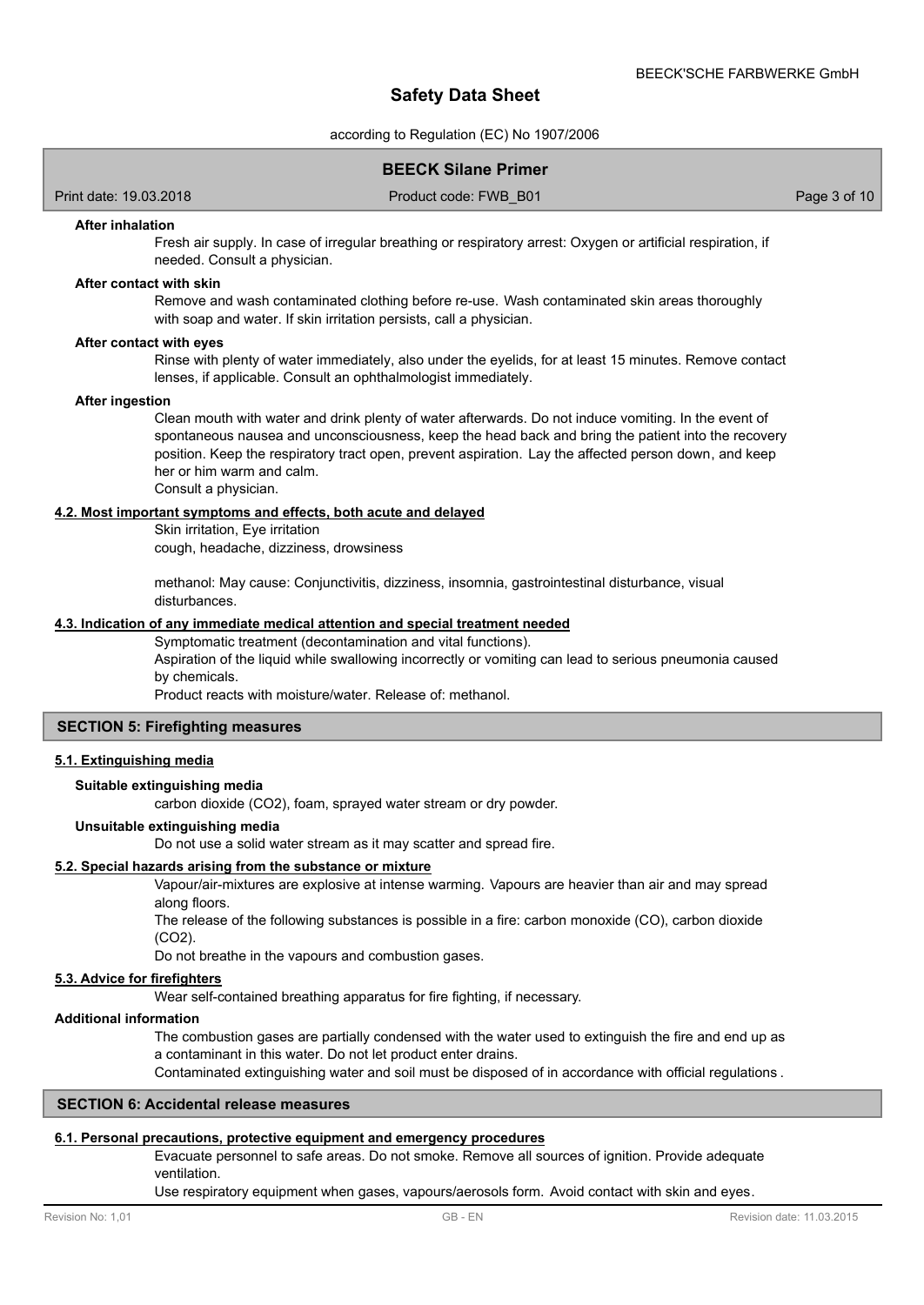according to Regulation (EC) No 1907/2006

## **BEECK Silane Primer**

Print date: 19.03.2018 Product code: FWB\_B01 Page 4 of 10

### **6.2. Environmental precautions**

Do not flush into surface water or sanitary sewer system. Avoid subsoil penetration.

Contact the responsible authority immediately if the product ends up in the soil, a body of water, or the sewer system.

Entry into rivers or surface water is to be prevented by the erection of barriers made of sand or earth or by other suitable barriers.

### **6.3. Methods and material for containment and cleaning up**

Spilled or leaking material is to be soaked up with non-flammable absorbent materials (sand. soil. diatomaceous earth) and put in containers. The containers must be sealed, marked and disposed of safely.

### **6.4. Reference to other sections**

See section 8, 13.

## **SECTION 7: Handling and storage**

### **7.1. Precautions for safe handling**

#### **Advice on safe handling**

Provide sufficient air exchange and/or exhaust in work rooms. Containers keep tightly closed. Avoid contact with skin and eyes.

The further treatment / removal of coatings by grinding, burning, etc. may create hazardous dust and/or vapour. Do not breathe vapours/dust.

When using, do not eat, drink, or smoke.

Suitable protective equipment: See section 8.

### **Advice on protection against fire and explosion**

Keep away from open flames, hot surfaces, and sources of ignition. Do not smoke. Take precautionary measures against static discharges. In use, may form high flammable/explosive vapour air mixture. Vapours are heavier than air and may spread along floors. Flash back possible over considerable distance.

#### **Further information on handling**

Comply with the health and safety at work laws. Handle, store and transport in compliance with local regulations and in labelled containers that are suitable for this product.

## **7.2. Conditions for safe storage, including any incompatibilities**

#### **Requirements for storage rooms and vessels**

Keep containers tightly closed in a dry, cool, and well-ventilated place. Protect from humid air and water

#### **Advice on storage compatibility**

Store separately from: oxidising agents

#### **Further information on storage conditions**

Never allow product to come in contact with water during storage. On contact with water or humidity formation of: methanol.

Smoking in the storage rooms is forbidden.

Already opened containers should be closed thoroughly and should be stored upright in order to prevent leakage.

## **7.3. Specific end use(s)**

No data available.

### **SECTION 8: Exposure controls/personal protection**

## **8.1. Control parameters**

#### **Additional advice on limit values**

Normal and branched chain alkanes >=  $C7: 1200$  mg/m<sup>3</sup> (TWA 8h) (excludes n-hexane and n-heptane)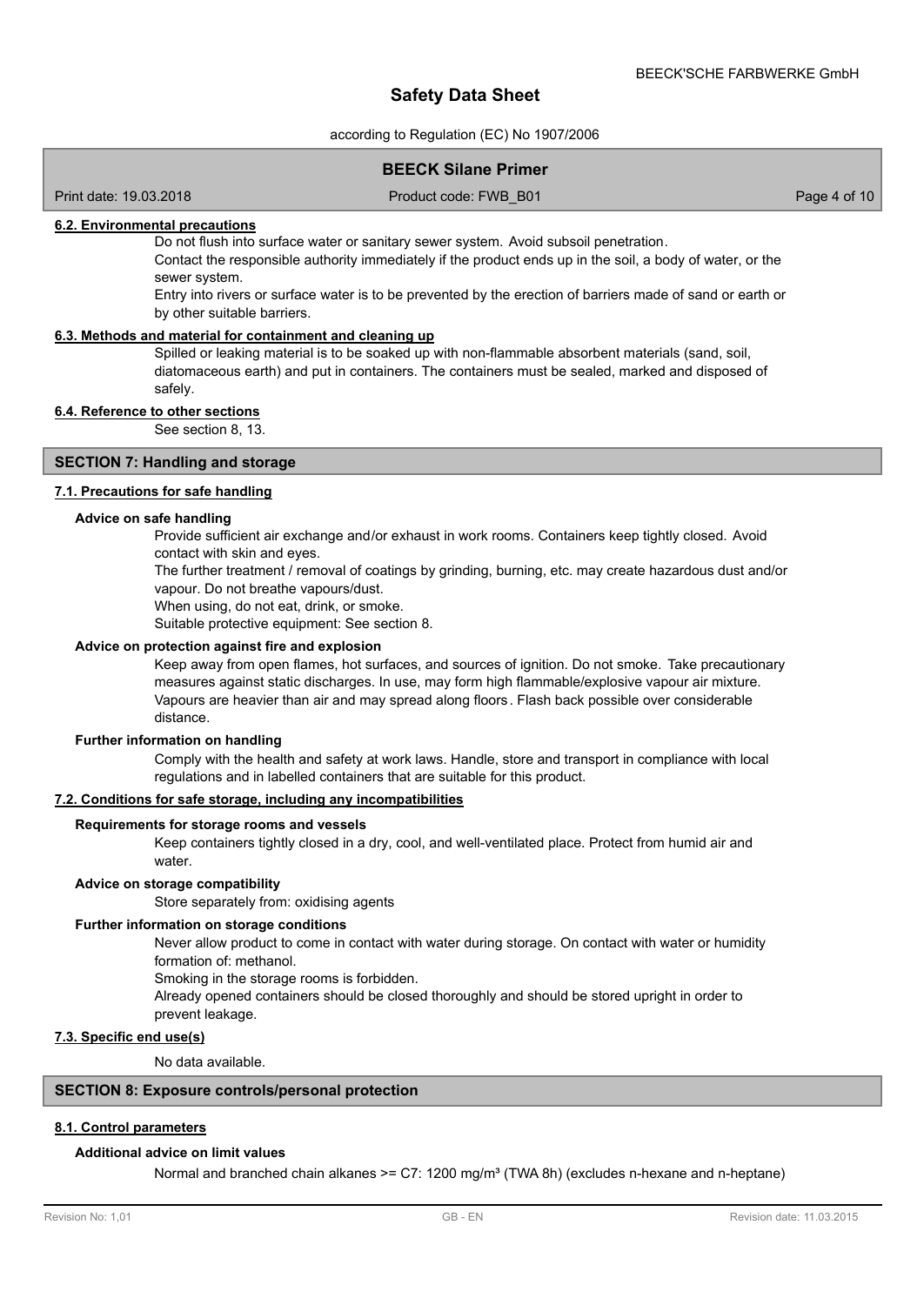according to Regulation (EC) No 1907/2006

## **BEECK Silane Primer**

Print date: 19.03.2018 Product code: FWB\_B01 Page 5 of 10

### **8.2. Exposure controls**

#### **Appropriate engineering controls**

Provide adequate ventilation and/or exaust ventilation. When workers are facing concentrations above the exposure limit, they must use appropriate certified respirators.

## **Protective and hygiene measures**

Avoid contact with skin and eyes. Avoid contact with clothing. Take off all contaminated clothing immediately. Remove and wash contaminated clothing before re-use. Do not eat, drink, smoke or take snuff at work. Wash hands before breaks and at the end of the workday.

#### **Eye/face protection**

Safety glasses at risk of splashing. Safety glasses with side-shields.

#### **Hand protection**

#### Protective gloves.

The manufacturer recommends the following glove materials: PVC-Protective gloves. Safety gloves should be selected for the actual conditions of use and in accordance with the instructions for use provided by the manufacturer. Preventive skin protection: skin protection cream.

#### **Skin protection**

Impervious clothing, chemical-resistant (solvent).

#### **Respiratory protection**

When workers are facing concentrations above the exposure limit, they must use appropriate certified respirators. (organic vapours, Boiling point/range: > 65°C)

#### **Environmental exposure controls**

Do not flush into surface water or sanitary sewer system.

#### **SECTION 9: Physical and chemical properties**

#### **9.1. Information on basic physical and chemical properties**

| Physical state:<br>Colour:                         | liquid<br>colourless                                          |                    |
|----------------------------------------------------|---------------------------------------------------------------|--------------------|
| Odour:                                             | mild                                                          |                    |
|                                                    |                                                               | <b>Test method</b> |
| pH-Value:                                          | n.a.                                                          |                    |
| Changes in the physical state<br>Melting point:    |                                                               |                    |
| Initial boiling point and boiling range:           | 170 - 190 °C                                                  |                    |
| Sublimation point:                                 |                                                               |                    |
| Flash point:                                       |                                                               | > 60 °C DIN 51755  |
| <b>Flammability</b><br>Solid:                      |                                                               |                    |
| Gas:                                               |                                                               |                    |
| <b>Explosive properties</b>                        | In use, may form high flammable/explosive vapour air mixture. |                    |
| Lower explosion limits:                            | approx. 0,5 vol. %                                            |                    |
| Upper explosion limits:                            | approx. 5,0 vol. %                                            |                    |
| Ignition temperature:                              |                                                               |                    |
| <b>Auto-ignition temperature</b><br>Solid:<br>Gas: |                                                               |                    |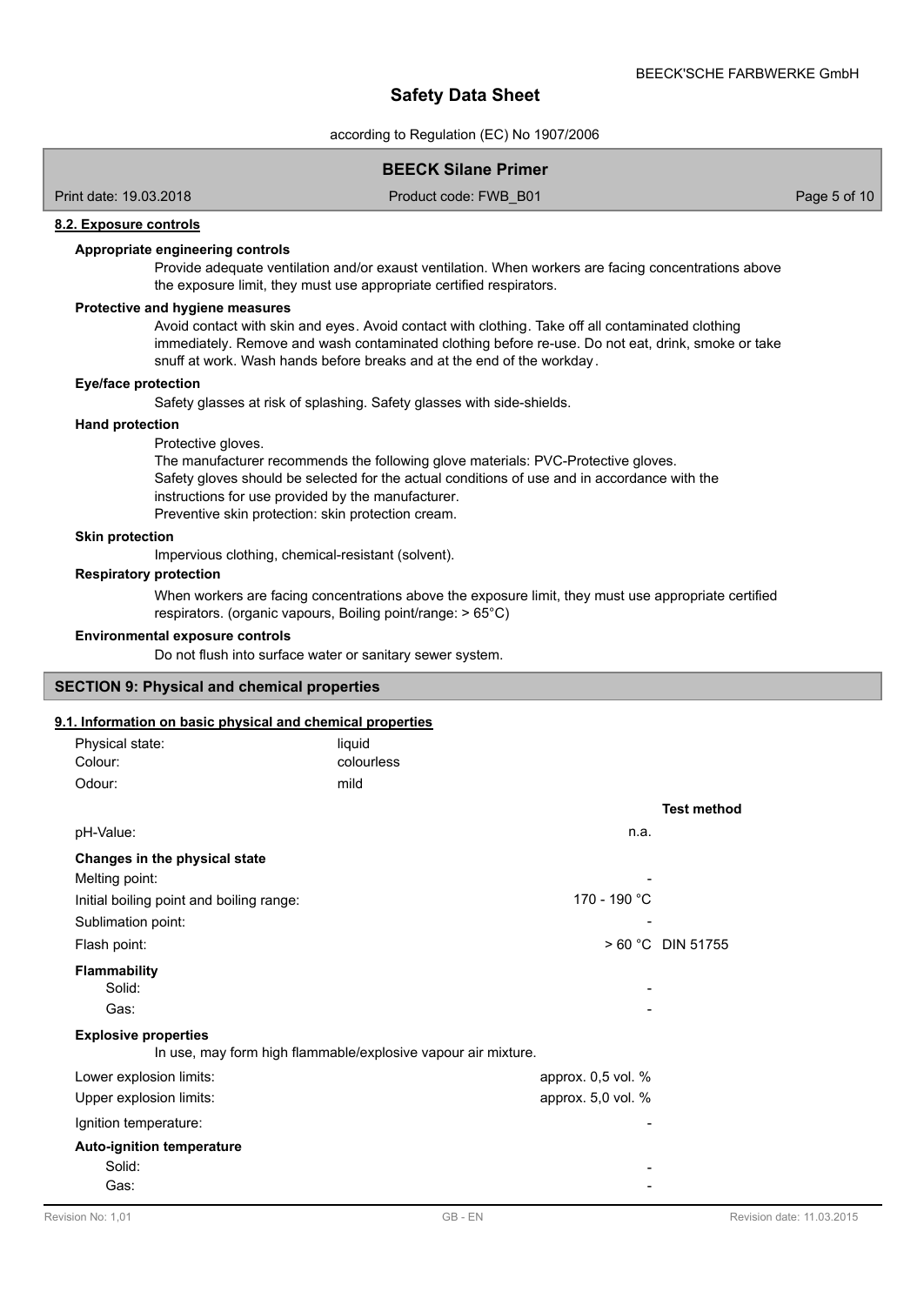according to Regulation (EC) No 1907/2006

|                                                                     | <b>BEECK Silane Primer</b> |              |
|---------------------------------------------------------------------|----------------------------|--------------|
| Print date: 19.03.2018                                              | Product code: FWB B01      | Page 6 of 10 |
| <b>Oxidizing properties</b><br>The product is combustible.          |                            |              |
| Density (at 20 $°C$ ):                                              | $0,79$ g/cm <sup>3</sup>   |              |
| Water solubility:<br>(at 20 $^{\circ}$ C)                           | insoluble                  |              |
| Solubility in other solvents<br>miscible with most organic solvents |                            |              |
| Partition coefficient:                                              |                            |              |
| Viscosity / dynamic:                                                | 500 mPa s ISO 2555         |              |
| Solvent separation test:                                            |                            |              |
| Solvent content:                                                    |                            |              |
| 9.2. Other information                                              |                            |              |
| No data available.                                                  |                            |              |

## **SECTION 10: Stability and reactivity**

### **10.1. Reactivity**

Hydrolyses in presence of: Water. Release of: methanol.

## **10.2. Chemical stability**

Stable under proper storage and handling. See section 7.

## **10.3. Possibility of hazardous reactions**

No dangerous reactions are known.

Protect from humid air and water. Keep away from open flames, hot surfaces, and sources of ignition. **10.4. Conditions to avoid**

### **10.5. Incompatible materials**

strong oxidizers, strong acids

## **10.6. Hazardous decomposition products**

methanol.

## **SECTION 11: Toxicological information**

### **11.1. Information on toxicological effects**

#### **Acute toxicity**

No data is available on the product itself. The following toxicological assessments are based on the toxicological knowledge of the separate components of the product.

On contact with water or humidity formation of: methanol. LD50/oral/rat: 5628 mg/kg (methanol) LC50/inhalative/4h/rat: 64000 ppm (methanol)

| CAS No     | <b>I</b> Chemical name                                  |                 |               |         |                 |
|------------|---------------------------------------------------------|-----------------|---------------|---------|-----------------|
|            | Exposure routes                                         | <b>I</b> Method | Dose          | Species | <b>I</b> Source |
| 68551-19-9 | Hydrocarben, C11-C14, isoalkanes, cyclic < 2% aromatics |                 |               |         |                 |
|            | Ioral                                                   | LD50            | > 5000 mg/kg  | Irat    |                 |
|            | Idermal                                                 | LD50            | > 5000 mg/kg  | rabbit  |                 |
|            | linhalative vapour                                      | <b>LC50</b>     | $> 5000$ mg/l | Irat    |                 |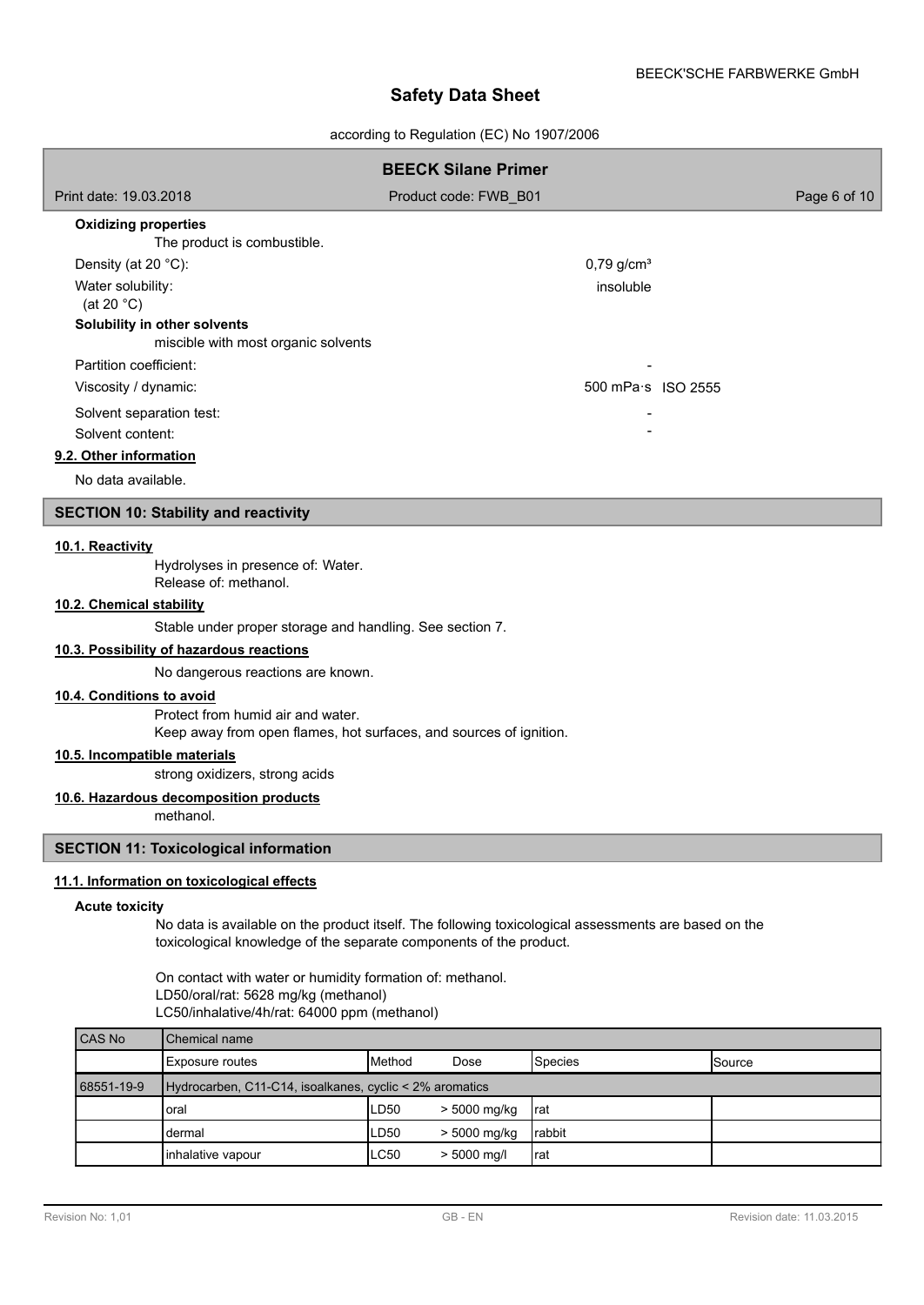according to Regulation (EC) No 1907/2006

## **BEECK Silane Primer**

Print date: 19.03.2018 **Product code: FWB\_B01** Page 7 of 10

#### **Irritation and corrosivity**

Mild skin irritation. Mild eye irritation.

### **Severe effects after repeated or prolonged exposure**

Drying out of the skin due to defatting. Repeated or prolonged exposure may cause skin irritation and dermatitis, due to degreasing properties of the product.

## **Practical experience**

#### **Other observations**

Inhalation of large amounts of solvent vapour can have a narcotic effect . Inhalation of high vapour concentrations may cause symptoms like headache, dizziness, tiredness, nausea and vomiting. Aspiration of the liquid while swallowing incorrectly or vomiting can lead to serious pneumonia caused by chemicals.

#### **SECTION 12: Ecological information**

#### **12.1. Toxicity**

No data is available on the product itself. The following toxicological assessments are based on the toxicological knowledge of the separate components of the product.

Hydrocarbon (CAS 68551-19-9):

EL 50 (72 h): > 1000 mg/l (algae)

NOELR (21 d): 1,0 mg/l (daphnia)

## **12.2. Persistence and degradability**

Not easily biodegradable.

## **12.3. Bioaccumulative potential**

No data available.

## **12.4. Mobility in soil**

No data available.

### **12.5. Results of PBT and vPvB assessment**

No data available.

### **12.6. Other adverse effects**

Alkylsilicone resin: Hydrolyses in presence of: Water. Release of: methanol. Small amounts of methanol are released during processing.

#### **Further information**

Do not flush into surface water or sanitary sewer system.

### **SECTION 13: Disposal considerations**

#### **13.1. Waste treatment methods**

#### **Advice on disposal**

Disposal in accordance with the official regulations. Hazardous waste incineration. Must be incinerated in a suitable incineration plant authorised under the Environmental Protection Act .

#### **Waste disposal number of waste from residues/unused products**

080111 WASTES FROM THE MANUFACTURE, FORMULATION, SUPPLY AND USE (MFSU) OF COATINGS (PAINTS, VARNISHES AND VITREOUS ENAMELS), ADHESIVES, SEALANTS AND PRINTING INKS; wastes from MFSU and removal of paint and varnish; waste paint and varnish containing organic solvents or other dangerous substances Classified as hazardous waste.

## **Waste disposal number of used product**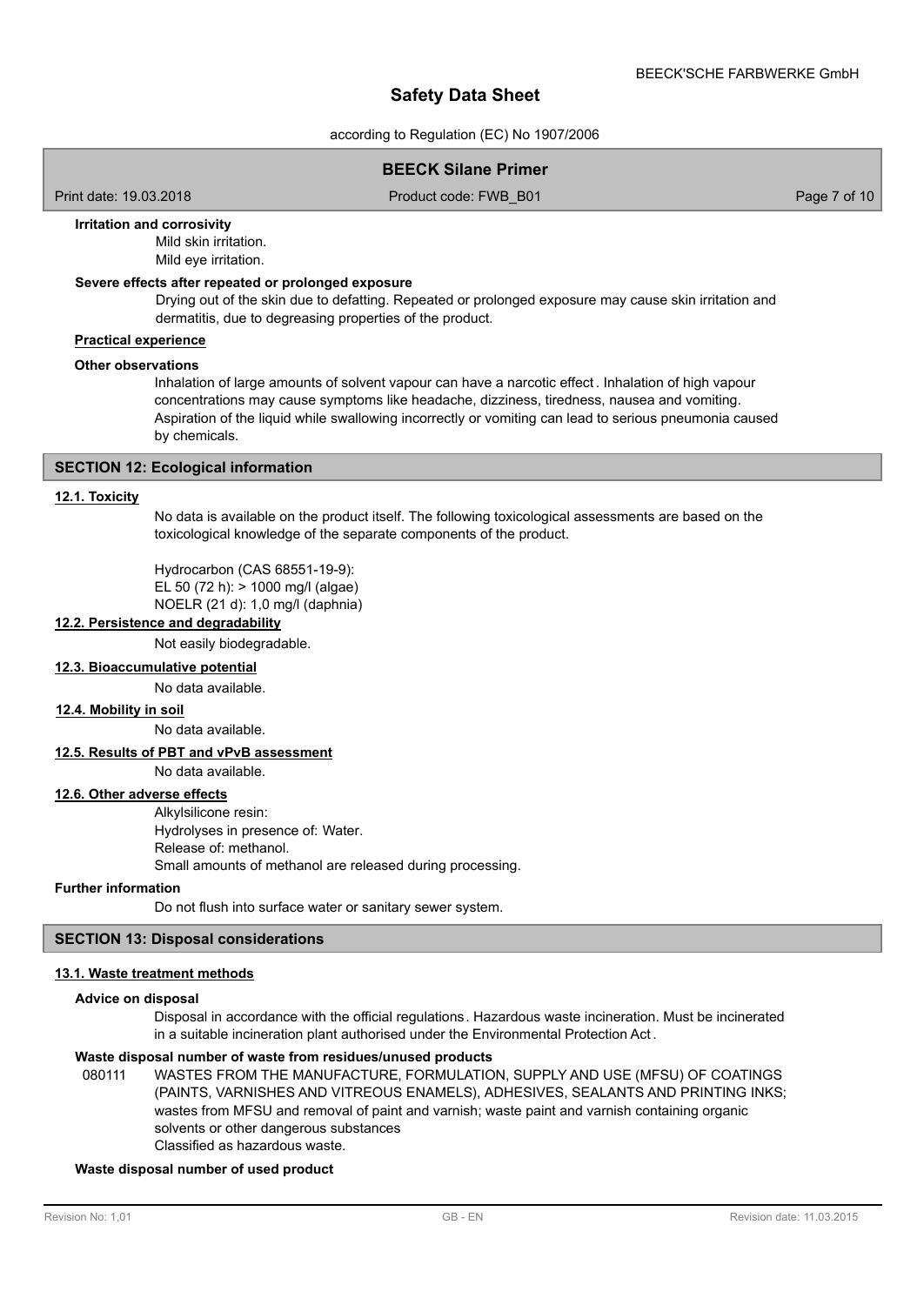according to Regulation (EC) No 1907/2006

| <b>BEECK Silane Primer</b>                                                                                                                                                                                                                                                |                                                                                                                                                                                                                                                                                                                                              |              |  |  |  |
|---------------------------------------------------------------------------------------------------------------------------------------------------------------------------------------------------------------------------------------------------------------------------|----------------------------------------------------------------------------------------------------------------------------------------------------------------------------------------------------------------------------------------------------------------------------------------------------------------------------------------------|--------------|--|--|--|
| Print date: 19.03.2018                                                                                                                                                                                                                                                    | Product code: FWB_B01                                                                                                                                                                                                                                                                                                                        | Page 8 of 10 |  |  |  |
| 080111                                                                                                                                                                                                                                                                    | WASTES FROM THE MANUFACTURE, FORMULATION, SUPPLY AND USE (MFSU) OF COATINGS<br>(PAINTS, VARNISHES AND VITREOUS ENAMELS), ADHESIVES, SEALANTS AND PRINTING INKS;<br>wastes from MFSU and removal of paint and varnish; waste paint and varnish containing organic<br>solvents or other dangerous substances<br>Classified as hazardous waste. |              |  |  |  |
| Waste disposal number of contaminated packaging<br>WASTE PACKAGING; ABSORBENTS, WIPING CLOTHS, FILTER MATERIALS AND PROTECTIVE<br>150104<br>CLOTHING NOT OTHERWISE SPECIFIED; packaging (including separately collected municipal<br>packaging waste); metallic packaging |                                                                                                                                                                                                                                                                                                                                              |              |  |  |  |
| <b>Contaminated packaging</b><br>Packaging can be sent for recycling after being emptied and cleaned. Dispose of non-cleansing<br>packaging in the same way as the product.                                                                                               |                                                                                                                                                                                                                                                                                                                                              |              |  |  |  |
| <b>SECTION 14: Transport information</b>                                                                                                                                                                                                                                  |                                                                                                                                                                                                                                                                                                                                              |              |  |  |  |
| Land transport (ADR/RID)                                                                                                                                                                                                                                                  |                                                                                                                                                                                                                                                                                                                                              |              |  |  |  |
| 14.1. UN number:                                                                                                                                                                                                                                                          | <b>UN 1993</b>                                                                                                                                                                                                                                                                                                                               |              |  |  |  |
| 14.2. UN proper shipping name:                                                                                                                                                                                                                                            | FLAMMABLE LIQUID, N.O.S.                                                                                                                                                                                                                                                                                                                     |              |  |  |  |
| 14.3. Transport hazard class(es):                                                                                                                                                                                                                                         | 3                                                                                                                                                                                                                                                                                                                                            |              |  |  |  |
| 14.4. Packing group:                                                                                                                                                                                                                                                      | III                                                                                                                                                                                                                                                                                                                                          |              |  |  |  |
| Hazard label:                                                                                                                                                                                                                                                             | 3                                                                                                                                                                                                                                                                                                                                            |              |  |  |  |
|                                                                                                                                                                                                                                                                           |                                                                                                                                                                                                                                                                                                                                              |              |  |  |  |
| Classification code:                                                                                                                                                                                                                                                      | F1                                                                                                                                                                                                                                                                                                                                           |              |  |  |  |
| Special Provisions:                                                                                                                                                                                                                                                       | 274 601 640E                                                                                                                                                                                                                                                                                                                                 |              |  |  |  |
| Limited quantity:                                                                                                                                                                                                                                                         | 5 L                                                                                                                                                                                                                                                                                                                                          |              |  |  |  |
| Transport category:<br>Hazard No:                                                                                                                                                                                                                                         | 3<br>30                                                                                                                                                                                                                                                                                                                                      |              |  |  |  |
| Tunnel restriction code:                                                                                                                                                                                                                                                  | D/E                                                                                                                                                                                                                                                                                                                                          |              |  |  |  |
| Other applicable information (land transport)<br>Excepted quantity: E1                                                                                                                                                                                                    |                                                                                                                                                                                                                                                                                                                                              |              |  |  |  |
| Inland waterways transport (ADN)                                                                                                                                                                                                                                          |                                                                                                                                                                                                                                                                                                                                              |              |  |  |  |
| 14.1. UN number:                                                                                                                                                                                                                                                          | UN 1993                                                                                                                                                                                                                                                                                                                                      |              |  |  |  |
| 14.2. UN proper shipping name:                                                                                                                                                                                                                                            | FLAMMABLE LIQUID, N.O.S.                                                                                                                                                                                                                                                                                                                     |              |  |  |  |
| 14.3. Transport hazard class(es):                                                                                                                                                                                                                                         | 3                                                                                                                                                                                                                                                                                                                                            |              |  |  |  |
| 14.4. Packing group:                                                                                                                                                                                                                                                      | III                                                                                                                                                                                                                                                                                                                                          |              |  |  |  |
| Hazard label:                                                                                                                                                                                                                                                             | 3                                                                                                                                                                                                                                                                                                                                            |              |  |  |  |
|                                                                                                                                                                                                                                                                           |                                                                                                                                                                                                                                                                                                                                              |              |  |  |  |
| Classification code:                                                                                                                                                                                                                                                      | F1                                                                                                                                                                                                                                                                                                                                           |              |  |  |  |
| <b>Special Provisions:</b><br>Limited quantity:                                                                                                                                                                                                                           | 274 601 640E<br>5 L                                                                                                                                                                                                                                                                                                                          |              |  |  |  |
|                                                                                                                                                                                                                                                                           |                                                                                                                                                                                                                                                                                                                                              |              |  |  |  |
| Other applicable information (inland waterways transport)<br>Excepted quantity: E1                                                                                                                                                                                        |                                                                                                                                                                                                                                                                                                                                              |              |  |  |  |
| <b>Marine transport (IMDG)</b>                                                                                                                                                                                                                                            |                                                                                                                                                                                                                                                                                                                                              |              |  |  |  |
| 14.1. UN number:                                                                                                                                                                                                                                                          | <b>UN 1993</b>                                                                                                                                                                                                                                                                                                                               |              |  |  |  |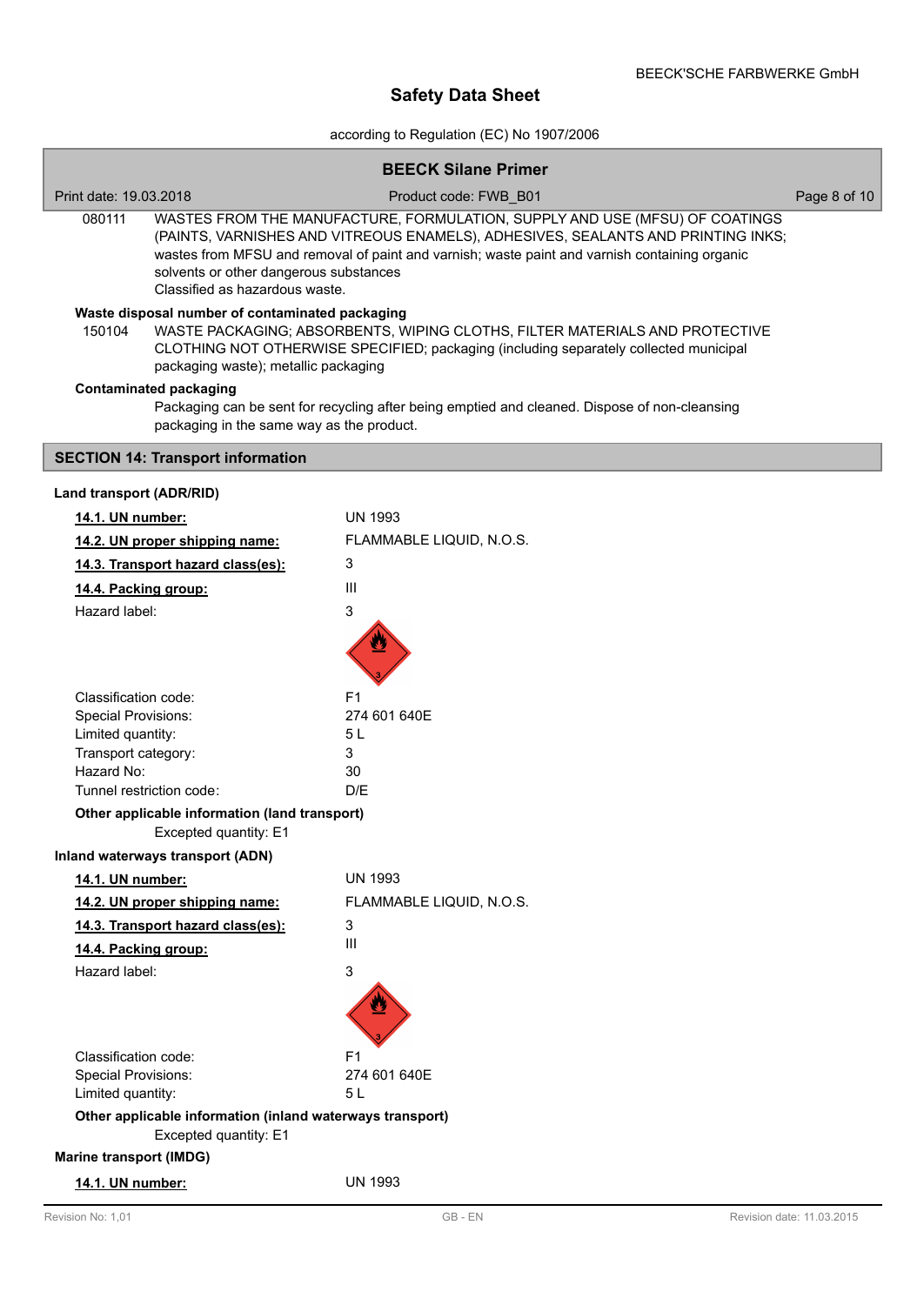## according to Regulation (EC) No 1907/2006

| <b>BEECK Silane Primer</b>                                                                          |                                                                                                            |              |  |  |
|-----------------------------------------------------------------------------------------------------|------------------------------------------------------------------------------------------------------------|--------------|--|--|
| Print date: 19.03.2018                                                                              | Product code: FWB_B01                                                                                      | Page 9 of 10 |  |  |
| 14.2. UN proper shipping name:                                                                      | FLAMMABLE LIQUID, N.O.S.                                                                                   |              |  |  |
| 14.3. Transport hazard class(es):                                                                   | 3                                                                                                          |              |  |  |
| 14.4. Packing group:                                                                                | Ш                                                                                                          |              |  |  |
| Hazard label:                                                                                       | 3                                                                                                          |              |  |  |
|                                                                                                     |                                                                                                            |              |  |  |
| Special Provisions:                                                                                 | 223, 274, 955                                                                                              |              |  |  |
| Limited quantity:<br>EmS:                                                                           | 5L<br>F-E, S-E                                                                                             |              |  |  |
| Other applicable information (marine transport)                                                     |                                                                                                            |              |  |  |
| Excepted quantity: E1                                                                               |                                                                                                            |              |  |  |
| Air transport (ICAO)                                                                                |                                                                                                            |              |  |  |
| 14.1. UN number:                                                                                    | <b>UN 1993</b>                                                                                             |              |  |  |
| 14.2. UN proper shipping name:                                                                      | FLAMMABLE LIQUID, N.O.S.                                                                                   |              |  |  |
| 14.3. Transport hazard class(es):                                                                   | 3                                                                                                          |              |  |  |
| 14.4. Packing group:                                                                                | III                                                                                                        |              |  |  |
| Hazard label:                                                                                       | 3                                                                                                          |              |  |  |
|                                                                                                     |                                                                                                            |              |  |  |
| <b>Special Provisions:</b><br>Limited quantity Passenger:                                           | A3<br>10 <sub>L</sub>                                                                                      |              |  |  |
| IATA-packing instructions - Passenger:                                                              | 355                                                                                                        |              |  |  |
| IATA-max. quantity - Passenger:<br>IATA-packing instructions - Cargo:                               | 60L<br>366                                                                                                 |              |  |  |
| IATA-max. quantity - Cargo:                                                                         | 220 L                                                                                                      |              |  |  |
| Other applicable information (air transport)<br>Excepted quantity: E1<br>Passenger-LQ: Y344         |                                                                                                            |              |  |  |
| 14.5. Environmental hazards                                                                         |                                                                                                            |              |  |  |
| <b>ENVIRONMENTALLY HAZARDOUS:</b>                                                                   | no                                                                                                         |              |  |  |
| 14.6. Special precautions for user<br>No data available.                                            |                                                                                                            |              |  |  |
| 14.7. Transport in bulk according to Annex II of MARPOL73/78 and the IBC Code<br>No data available. |                                                                                                            |              |  |  |
| <b>SECTION 15: Regulatory information</b>                                                           |                                                                                                            |              |  |  |
|                                                                                                     | 15.1. Safety, health and environmental regulations/legislation specific for the substance or mixture       |              |  |  |
| EU regulatory information                                                                           |                                                                                                            |              |  |  |
| 2004/42/EC (VOC):                                                                                   | The EU limit value for this product (product category: II. A h, Lb) in ready to                            |              |  |  |
|                                                                                                     | use form is max 750 g/litre of VOC. The VOC content of this product in<br>ready to use form is max 750 g/l |              |  |  |
| <b>Additional information</b>                                                                       |                                                                                                            |              |  |  |
| No Substances of Very High Concern (SVHC) according REACH Articel 57.                               |                                                                                                            |              |  |  |

## **National regulatory information**